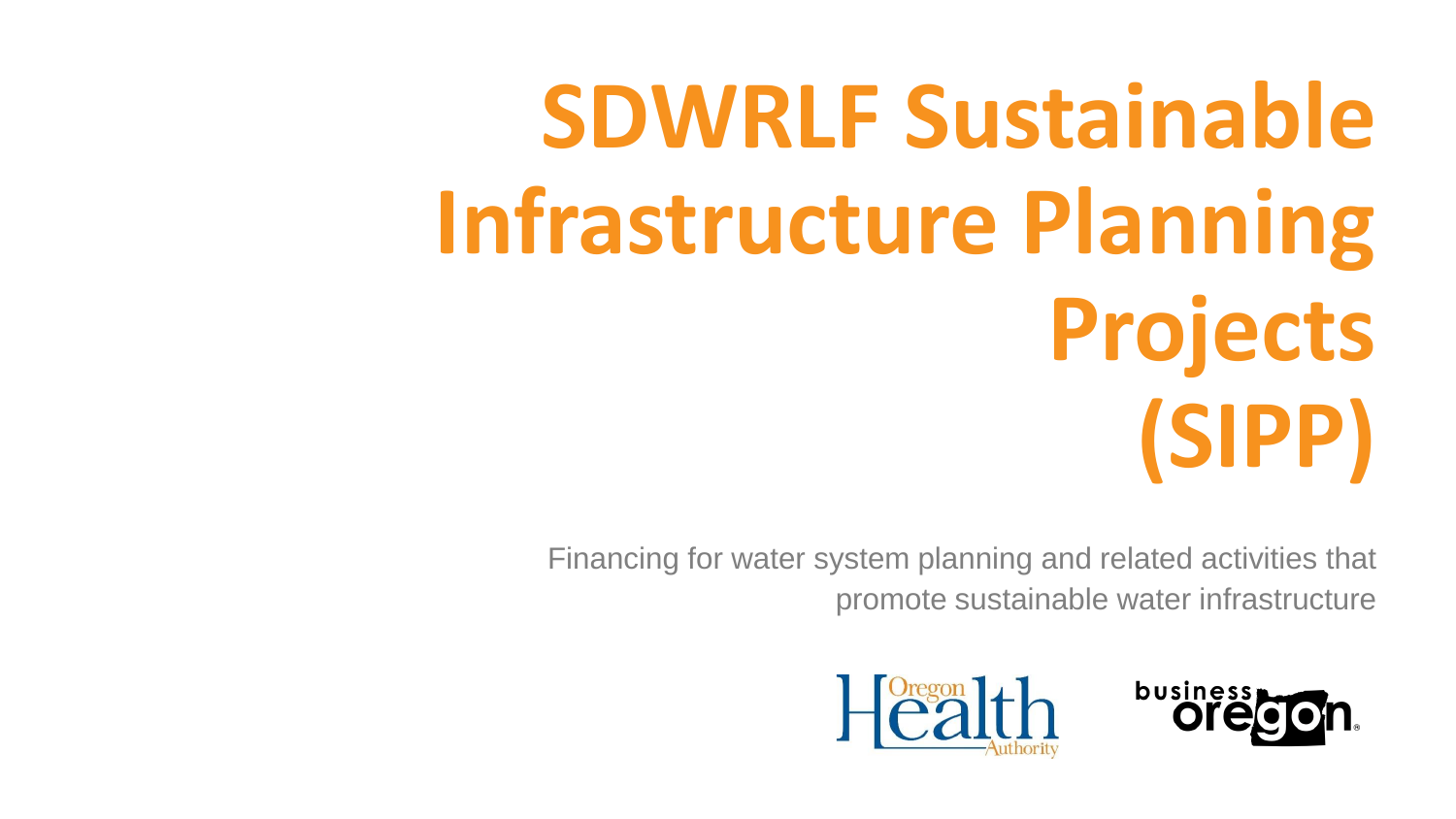

## **SIPP Overview**

- Funding up to \$20,000 per project
- 100% forgivable loan
- A water system may be awarded SIPP funds once every three years:
	- Exception can be made if Seismic SIPP funding is needed as part of a full master planning effort in the same 3 year period, but may not result in two funding awards in a single year.
	- A water system may only receive SIPP funds once for each eligible activity identified in the program overview document.
	- Exceptions may be made on a case by case basis if funding allows.



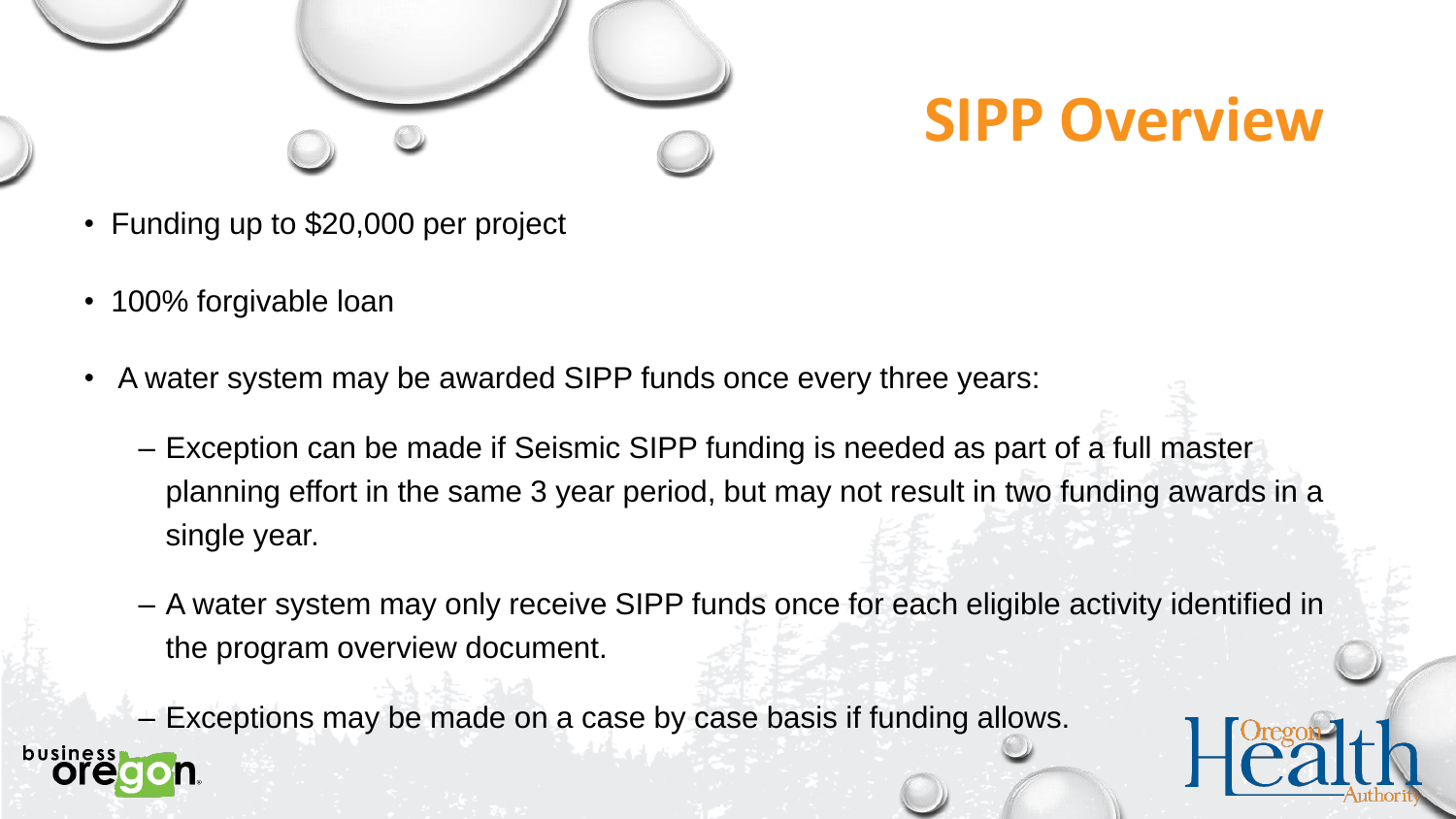

• **Feasibility Studies** – studies to evaluate infrastructure project feasibility. Studies may also include the evaluation of resiliency measures and continuity of operations, including identification of needed infrastructure improvements.

To be eligible for future Safe Drinking Water Revolving Loan Fund financing, a feasibility study should include the following elements:

- Analysis of project feasibility (e.g., engineering, regulatory, legal etc.)
- Analysis of project alternatives and the recommended option
- Estimate of project costs including materials, labor, contingency budget, and other expenses adjusted for inflation depending on timeline
- Design and/or construction timeline
- Operational feasibility analysis including identification of costs for operation, maintenance and long-term replacement of the water system

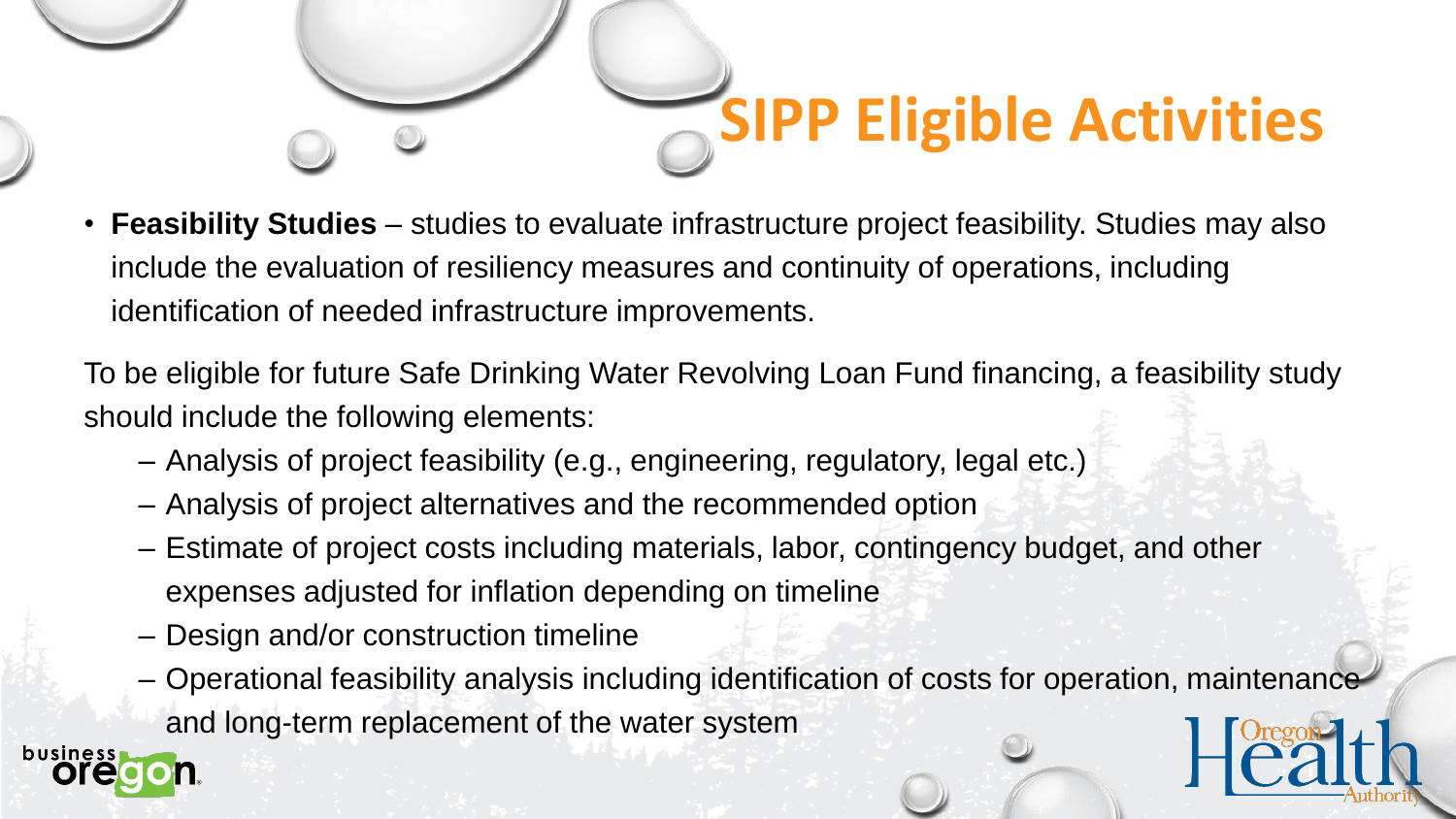

• **Asset Management Plan** – plan for managing water system infrastructure assets.

Planning activities must result in an adopted asset management plan intended to ensure planned maintenance is conducted and capital assets can be repaired, replaced, or upgraded on time and there is adequate money to pay for it. Planning activities can include inventories, tracking systems, and integration of budget and accounting systems with the asset management plan.

Asset management plans may also include creation of a geographic information system (GIS) to document locations of water system infrastructure or compile other information. Any GIS work must be accompanied by an management plan.

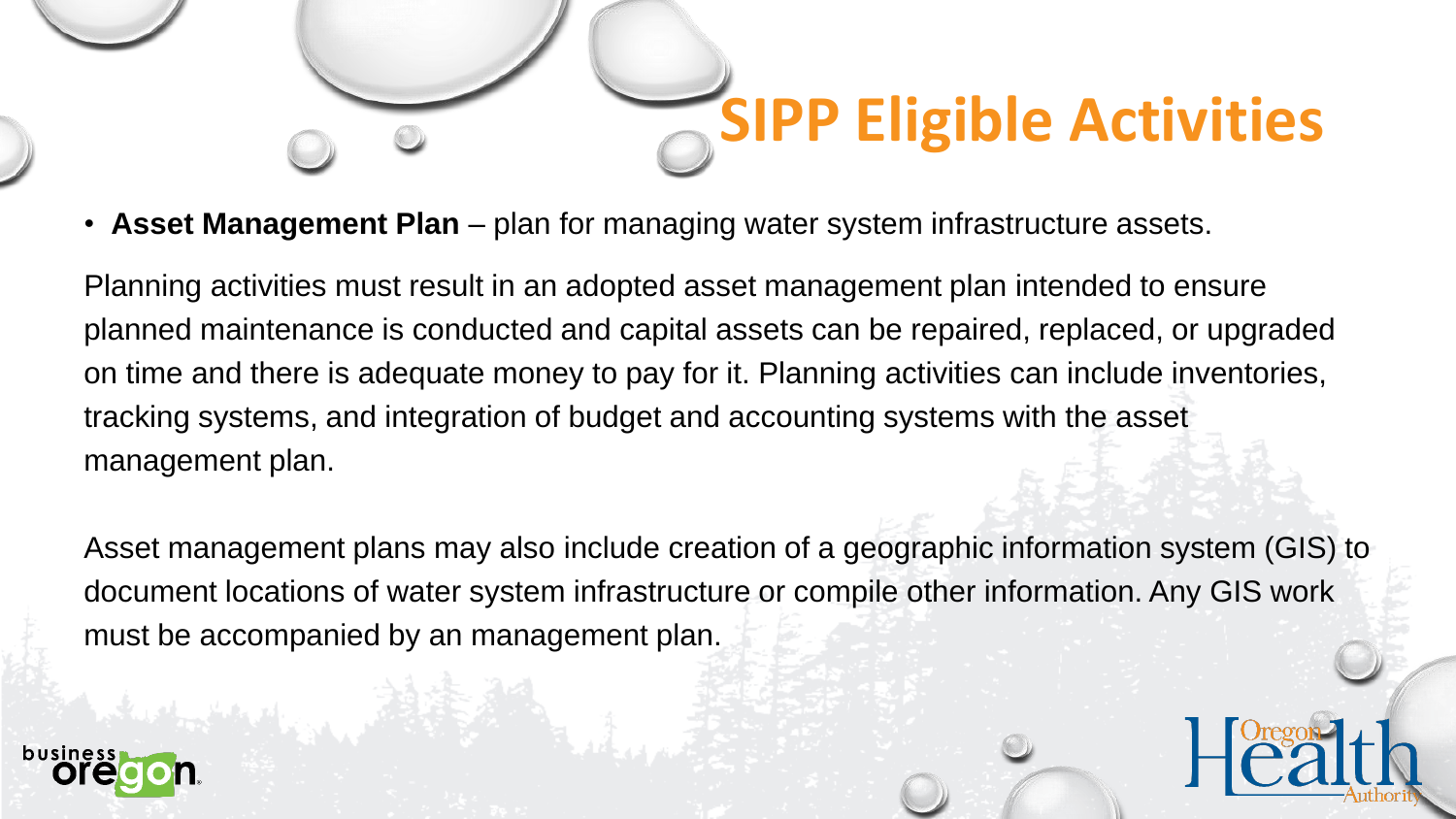## **SIPP Eligible Activities**

#### • **System Partnership Studies** – studies to evaluate potential for system consolidation/regionalization.

*Consolidation studies* can include feasibility analysis of physical consolidation of one water system into another. This often takes the form of a smaller system deciding it no longer wishes to be responsible for providing drinking water and being physically consolidated into a larger system. The larger "receiving" water system would then be responsible for providing water (typically through interconnection) to the smaller "subsumed" water system.

*Regionalization studies* can include several local water systems working together to form a combined public water system resulting in cost savings. Also eligible under system partnership studies engineering assessment of interties to facilitate interlocal agreements for purchasing (e.g., wholesale) or selling water (for emergencies or recurring basis).

While it is expected that all impacted water systems would be involved and kept apprised throughout the study, only one \$20,000 SIPP award may be awarded for any given system partnership study. Only one of the water systems involved in the study may serve as the SIPP funding applicant.

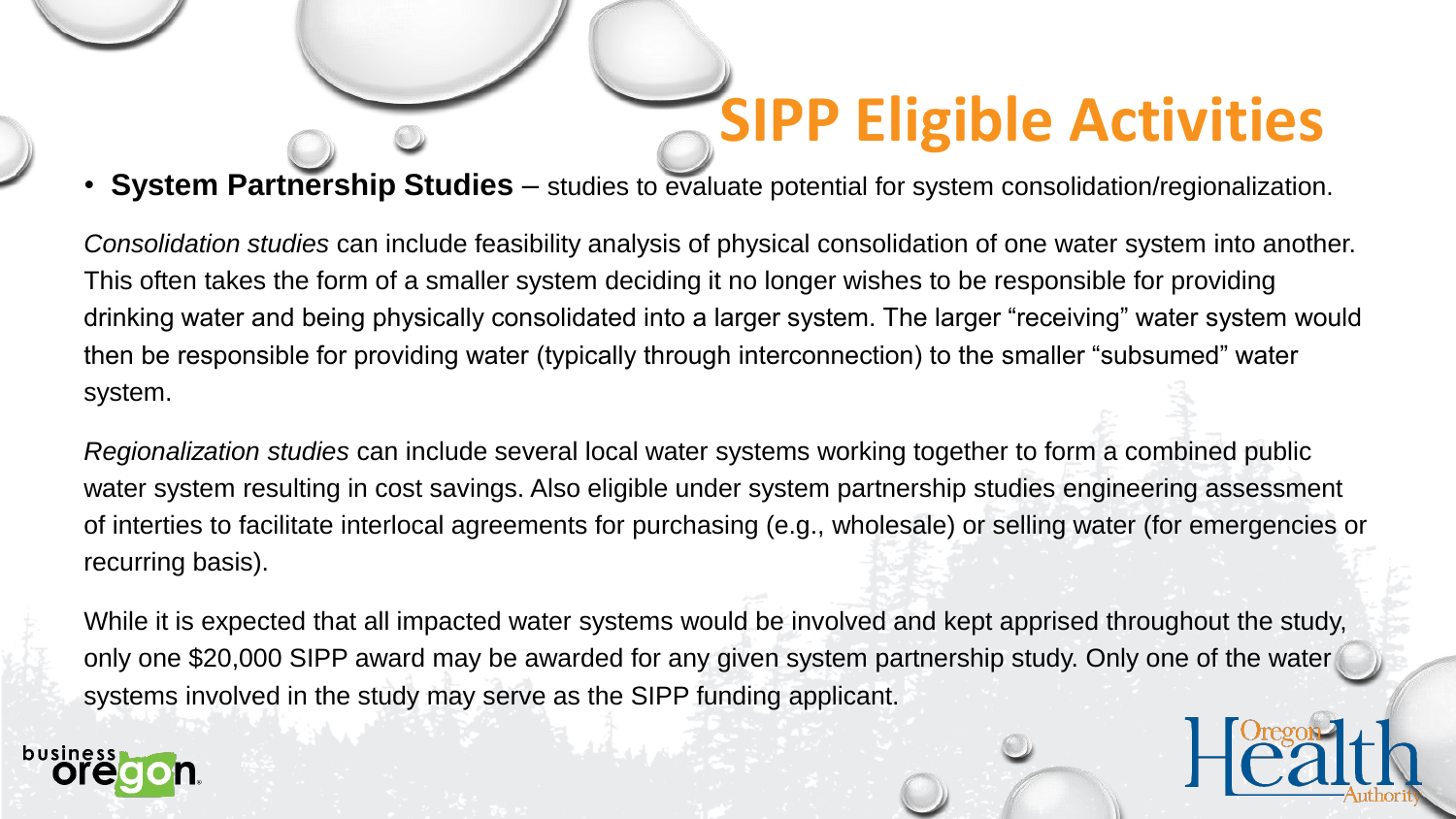

- **Water Rate Analysis** analysis of water system rate charges, structure, and adequacy.
	- The analysis should determine the full cost of doing business by calculating current and future costs and expenses, evaluate current revenues, rate structure options and design an appropriate rate.
- **Leak Detection Studies** studies to detect water system leakage and identify possible solutions.
	- Studies can include completion of water audits to identify and quantify water uses and losses, leak detection activities, and identification of solutions to reduce or eliminate water losses.



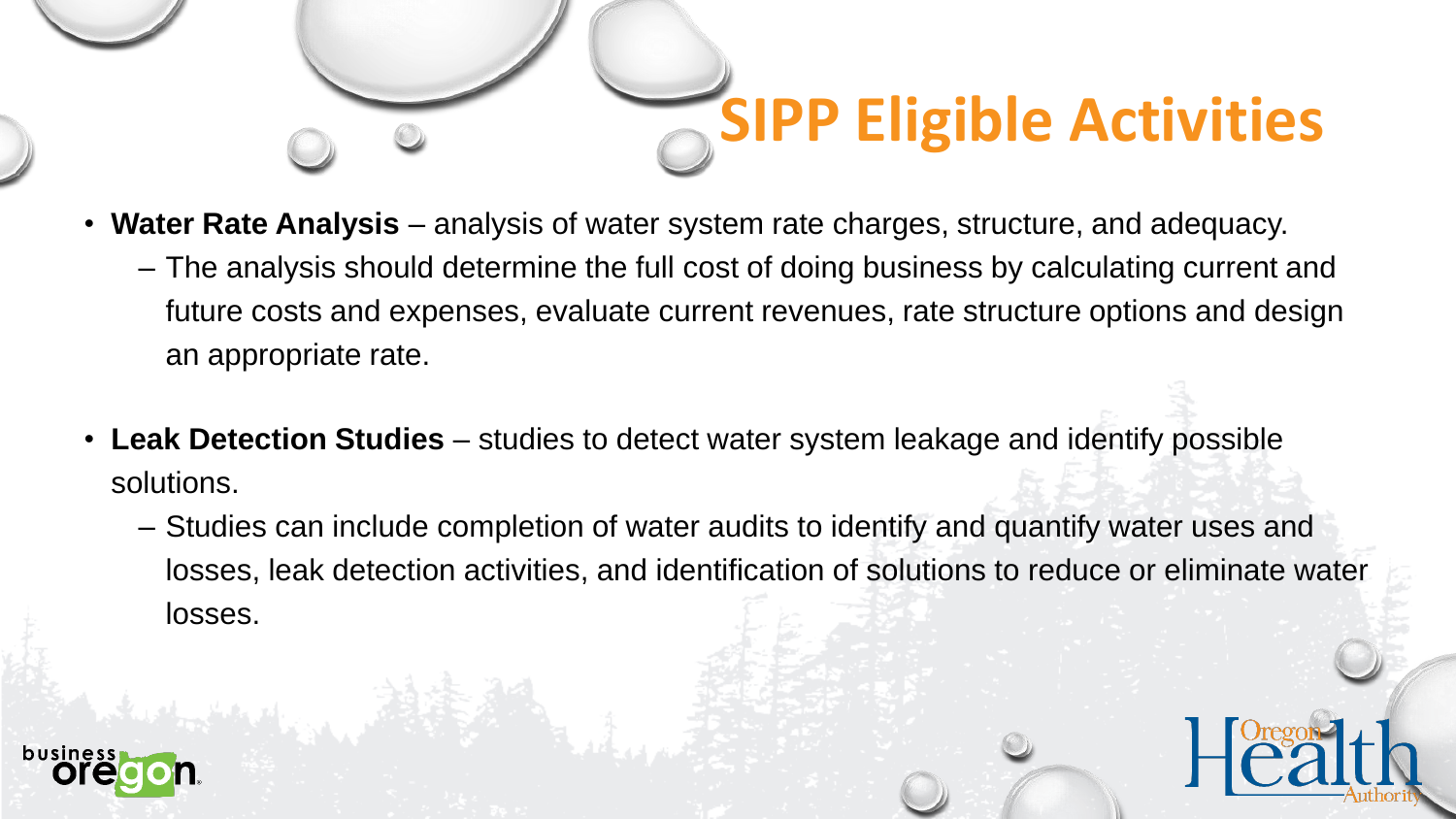

- **Security Risk and Vulnerability Studies** Studies or assessments to evaluate infrastructure and information security, including cybersecurity.
	- Studies must assess risk and potential impacts and include identification of needed security improvements.
	- Studies may also include identification of critical information technology assets, process controls, communications and personnel, and the development of security procedures and protocols.

For additional security risk and vulnerability resources, see the SIPP Resources page.



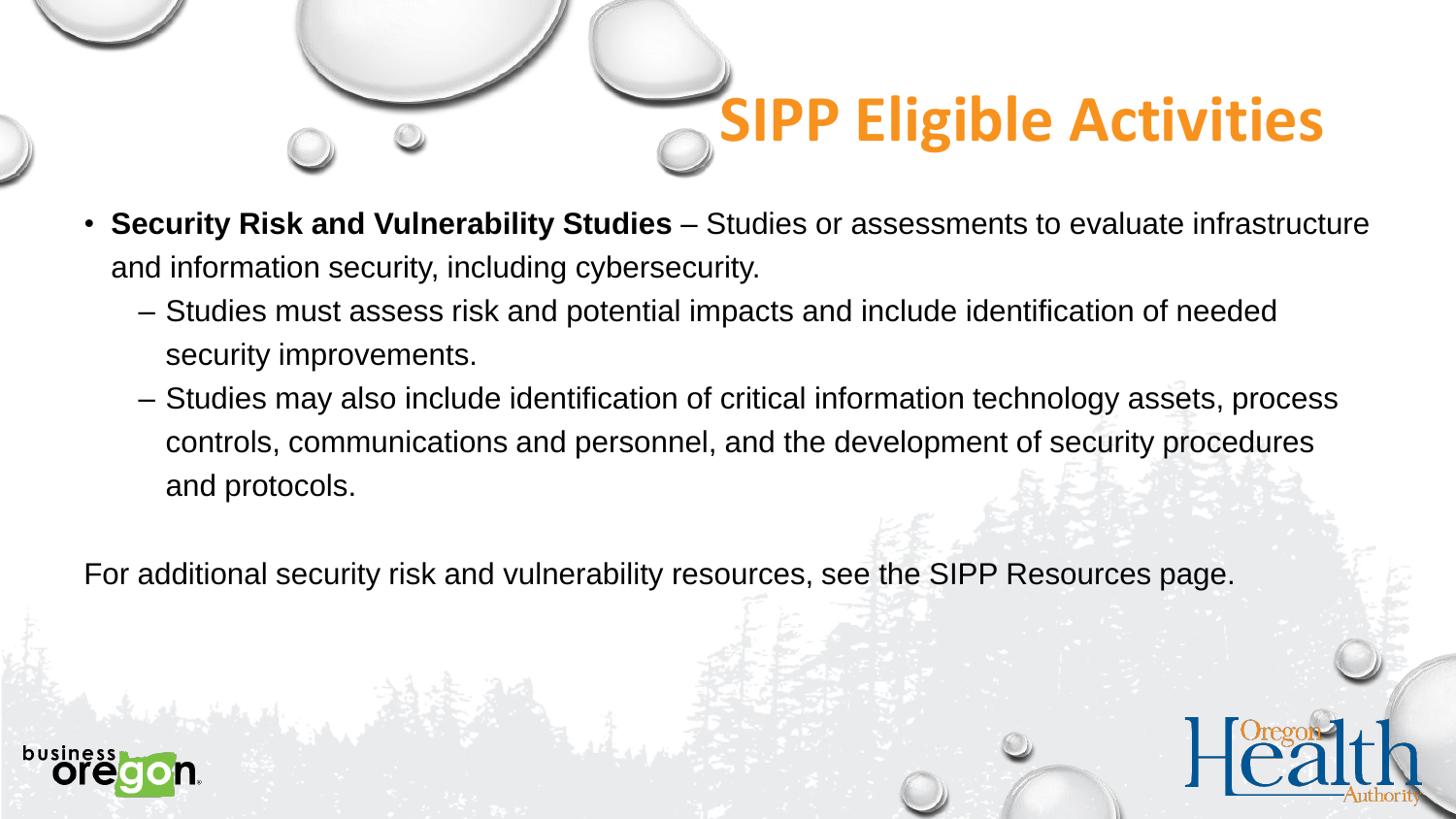

- **Water System Master Plans (for systems with less than 300 connections)** long-range planning to evaluate the needs of the water system and make recommendations for future improvements.
	- Intended for small systems with less than 300 connections resulting in the creation of comprehensive plan.
	- For more details about the requirements and elements of a master plan, visit [OAR 333-061-0060\(](https://www.oregon.gov/oha/PH/HealthyEnvironments/DrinkingWater/Rules/Documents/61-0060.pdf)5).
- **Seismic SIPP** Seismic Risk Assessment and Mitigation Plans
	- Must result in creation of a Seismic Risk Assessment and Mitigation Plan required by OHA as part of a full master plan submittal.
	- Eligibility is limited to systems that serve 300 to 3,300 connections.
	- For details about Seismic planning requirements visit [OAR 333-061-0060\(](https://www.oregon.gov/oha/PH/HealthyEnvironments/DrinkingWater/Rules/Documents/61-0060.pdf)5)(a)(J).
	- [See details](https://www.oregon.gov/oha/PH/HEALTHYENVIRONMENTS/DRINKINGWATER/SRF/Documents/sipp-seismic-details.pdf) for funding eligibility requirements and access to the earthquake sensitive area map.

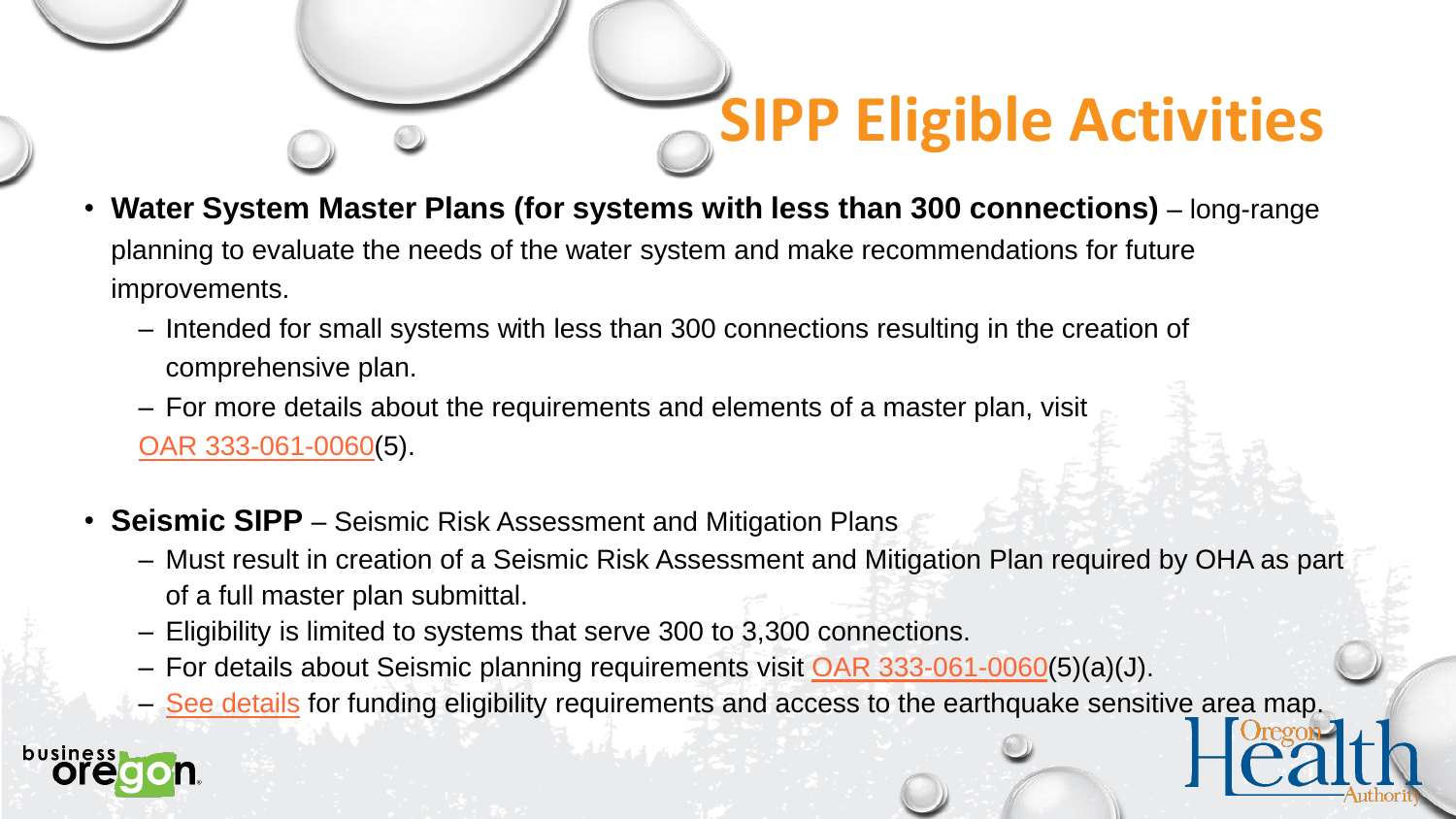

- To be considered for rating and ranking, water systems must submit an application to [SIPP.DW@biz.oregon.gov.](mailto:SIPP.DW@biz.oregon.gov)
- Business Oregon Regional Development Officers are available to answer questions about the program.
- OHA will post complete applications for a 10-day public notice period.
- Priority project applications will enter a financing contract with Business Oregon to complete project activities.



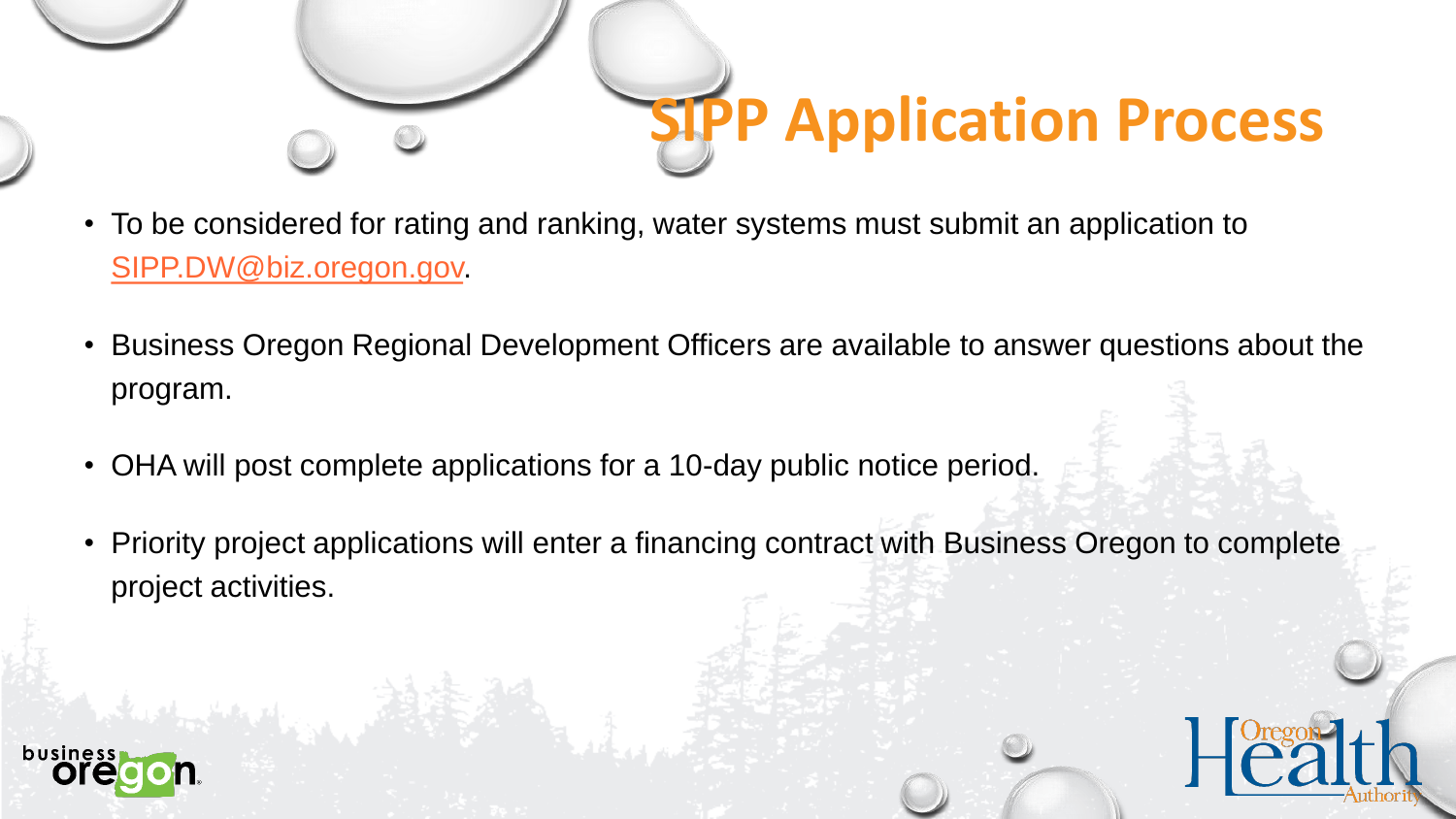# **P Evaluation Criteria (100 pts.)**

- (30 pts.) **System Size** priority will be given to systems with less than 300 connections.
- (20 pts.) **Capital improvement history** length of time since the most recent significant improvement to the system was made.
- (20 pts.) **Future project potential** reasonable expectation that activities funded will result in a future infrastructure project.
- (20 pts.) **Readiness-to-proceed** project activities must be ready to begin within 90 days of award funding notification and completed within 1 year.
- (10 pts.) **Priority deliverable** feasibility studies, asset management plans, and system partnership studies will be given higher priority.
- **Note:** Seismic SIPP projects are not to be evaluated with the above criteria and are funded on a first-come, first-serve basis.

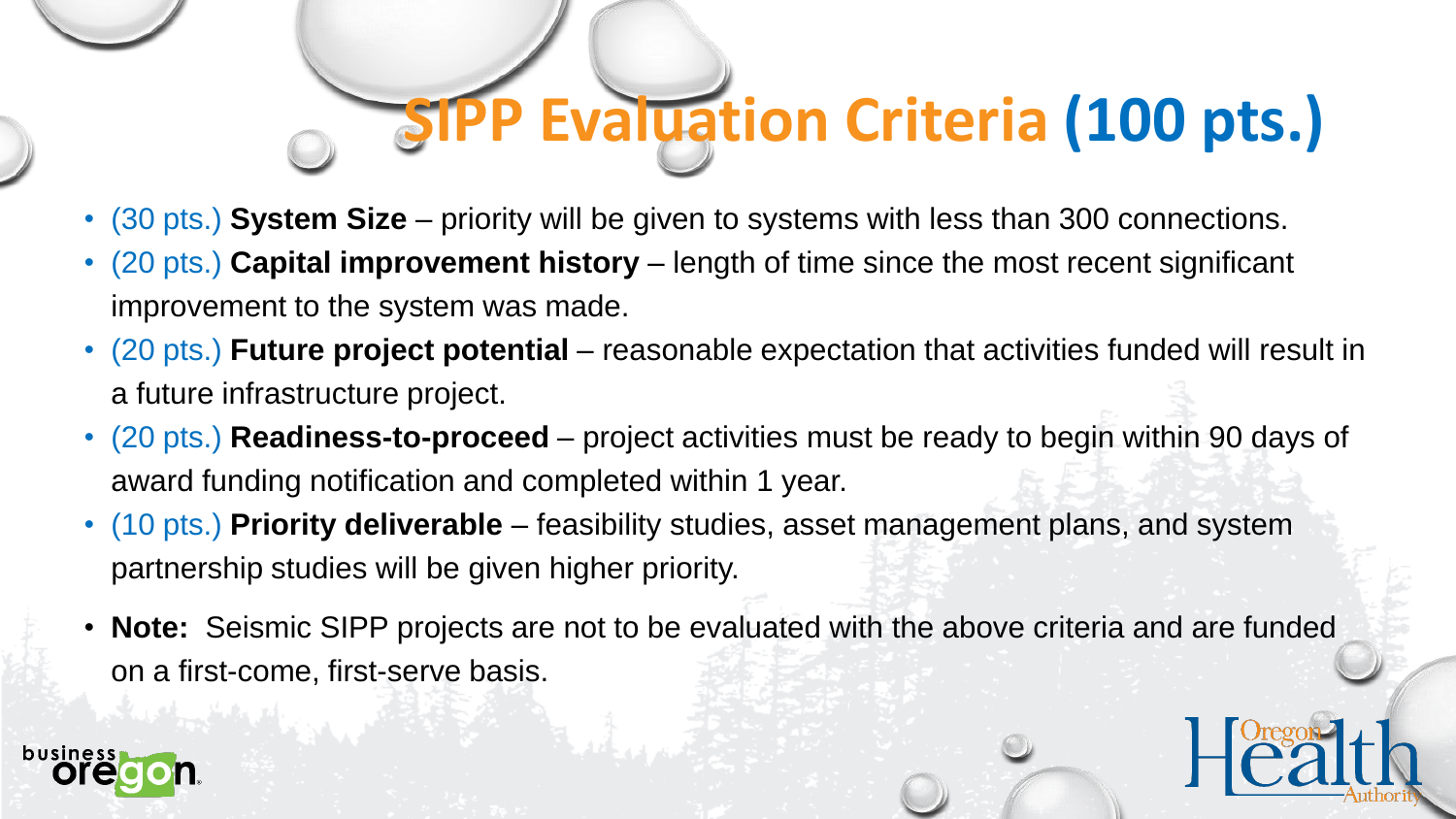

- Projects should consider activities that engage water system stakeholders such as:
	- Stakeholder consultation about customer satisfaction or utility goals, objectives, and management decisions.
	- Compare water rates with similar water system types.
	- Recruit community members.
	- Spearhead public education.
	- Open dialogue throughout a project's lifecycle.
	- Community survey.



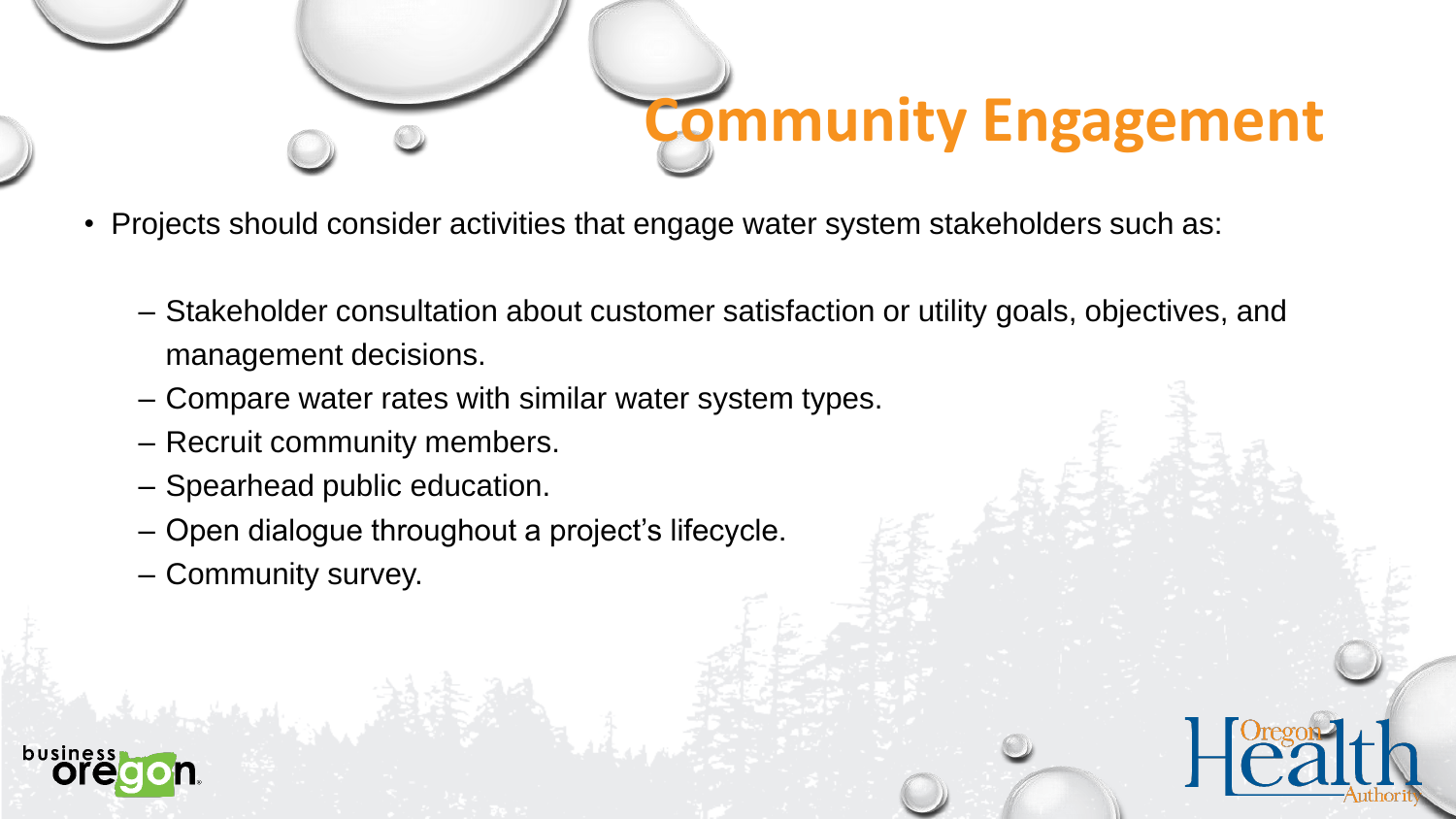

- Minimize costs by optimizing investment choices, operating water systems more efficiently, and pursuing cost-effective investment and management strategies.
- Maximize results of investments to ensure continual compliance, a reliable source of water, treatment, storage, and distribution capacity, as well as financing capability.
- Garner greater support for the utility by aligning infrastructure choices with community values and sustainability priorities.
- Ensure that financial and revenue strategies are adequate to finance, operate, maintain, and replace essential infrastructure throughout its operational life for all community members.